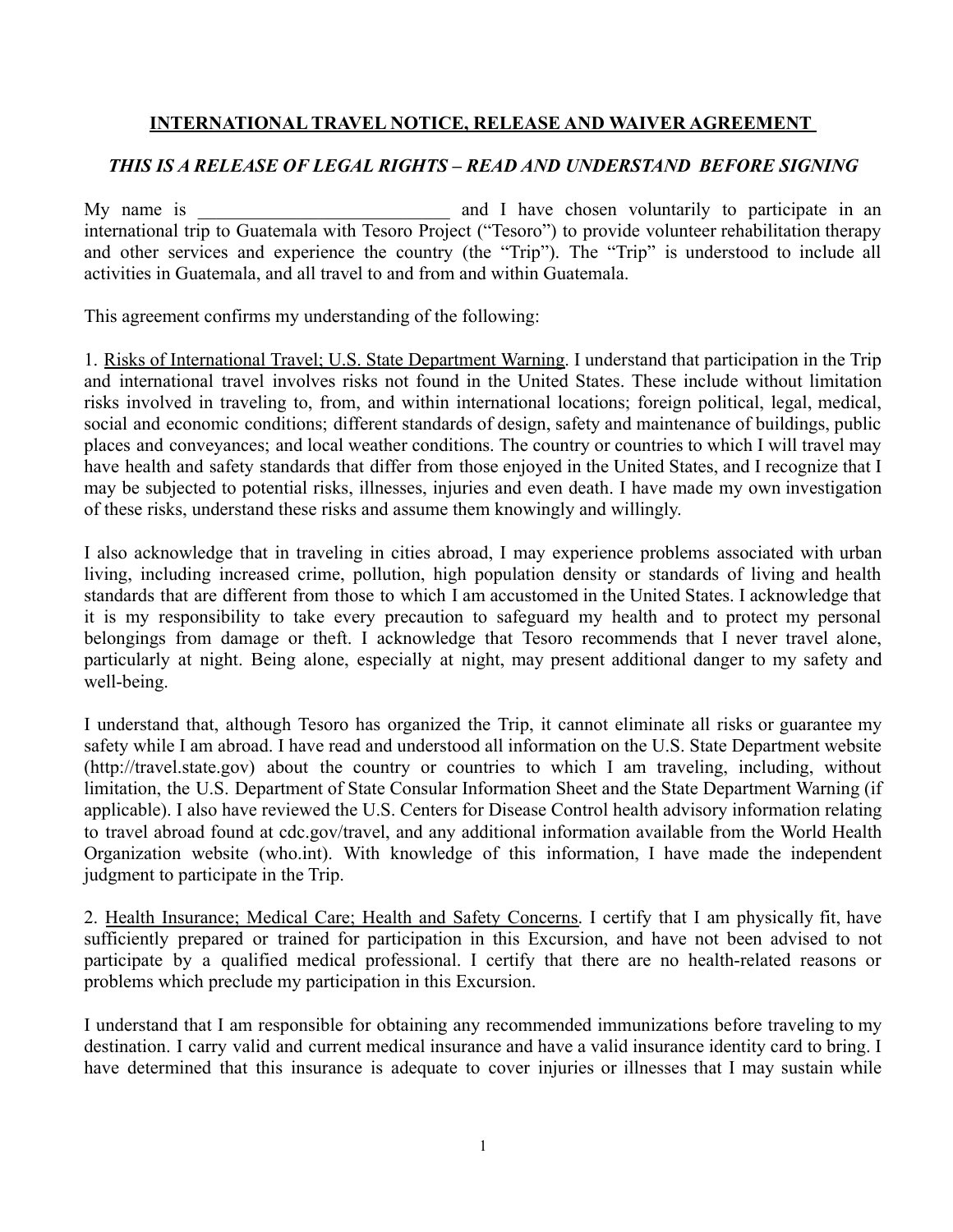participating in the Trip. I will be solely responsible for payment in full of all costs of medical care I may receive overseas.

I authorize Tesoro to obtain appropriate health care for me in the event that I need it but am unable to obtain it for myself. I further agree to hold harmless and indemnify Tesoro for any and all actions taken by Tesoro to provide or obtain emergency medical care for me during the Trip. I also understand and agree that if I experience serious health problems, suffer an injury, or am otherwise in a situation that raises significant health and safety concerns, then Tesoro the person(s) whose name I have provided as my "emergency contact."

3. GENERAL RELEASE. Knowing the risks described above, I agree, on behalf of my family, heirs, and personal representative(s), to assume all the risks and responsibilities surrounding my participation in the Trip. To the maximum extent permitted by law, I release, hold harmless and agree to indemnify Tesoro, and its officers, directors, representatives, employees, and agents, from and against any present or future claims, losses, liabilities, costs and expenses for injury to person or property, or for any other damage, which I may suffer, or for which I may be liable to any other person, related to my participation in the Trip (including periods in transit to or from my destination), resulting from any cause, including but not limited to negligence on my part or on the part of any of the released parties. **I UNDERSTAND AND ACKNOWLEDGE THAT THE CLAIMS BEING RELEASED HEREIN INCLUDE, WITHOUT LIMITATION, CLAIMS, IF ANY, BASED ON OR IN ANYWAY RELATED TO THE NEGLIGENCE OR GROSS NEGLIGENCE OF TESORO OR ITS OFFICERS, DIRECTOR, EMPLOYEES, OR AGENTS.** I certify that I am age 18 or older. I have carefully read and freely signed this Agreement. I understand and agree that no oral or written representations can or will alter the contents of this document.

4. Enforcement; Severability. I AGREE THAT THIS AGREEMENT SHALL BE GOVERNED BY THE LAWS OF THE STATE OF TEXAS, and any controversy or claim arising out of or relating to this Agreement including, without limitation, any claim relating to bodily injury, property damage or death, shall be determined and settled by arbitration in Austin, Travis County, Texas, in accordance with the rules of the American Arbitration Association then existing and applying the laws of the state of Texas. An award rendered by the arbitrator shall be final and binding upon each of the parties, and judgment thereon may be entered in any court having jurisdiction over the subject matter of the controversy. This agreement to arbitrate does not waive or modify the release and indemnity stated in this Agreement.

If any provision of this Agreement is determined to be unenforceable, ineffective or against public policy, then that provision shall be disregarded and deemed removed from this Agreement and shall not affect the remaining valid provisions of this Agreement, which will remain enforceable. The terms of this Agreement are contractual and not mere recitals.

## **5. ASSUMPTION OF THE RISK AND WAIVER OF LIABILITY RELATING TO CORONAVIRUS/COVID-19:**

The novel coronavirus, COVID-19, has been declared a worldwide pandemic by the World Health Organization. COVID-19 is extremely contagious and is believed to spread mainly from person-to-person contact. As a result, federal, state, and local governments and federal and state health agencies recommend social distancing and have, in many locations, prohibited or limited the congregation of groups of people. Tesoro Project has put in place preventative measures to reduce the spread of COVID-19; however, Tesoro Project cannot guarantee that you wil